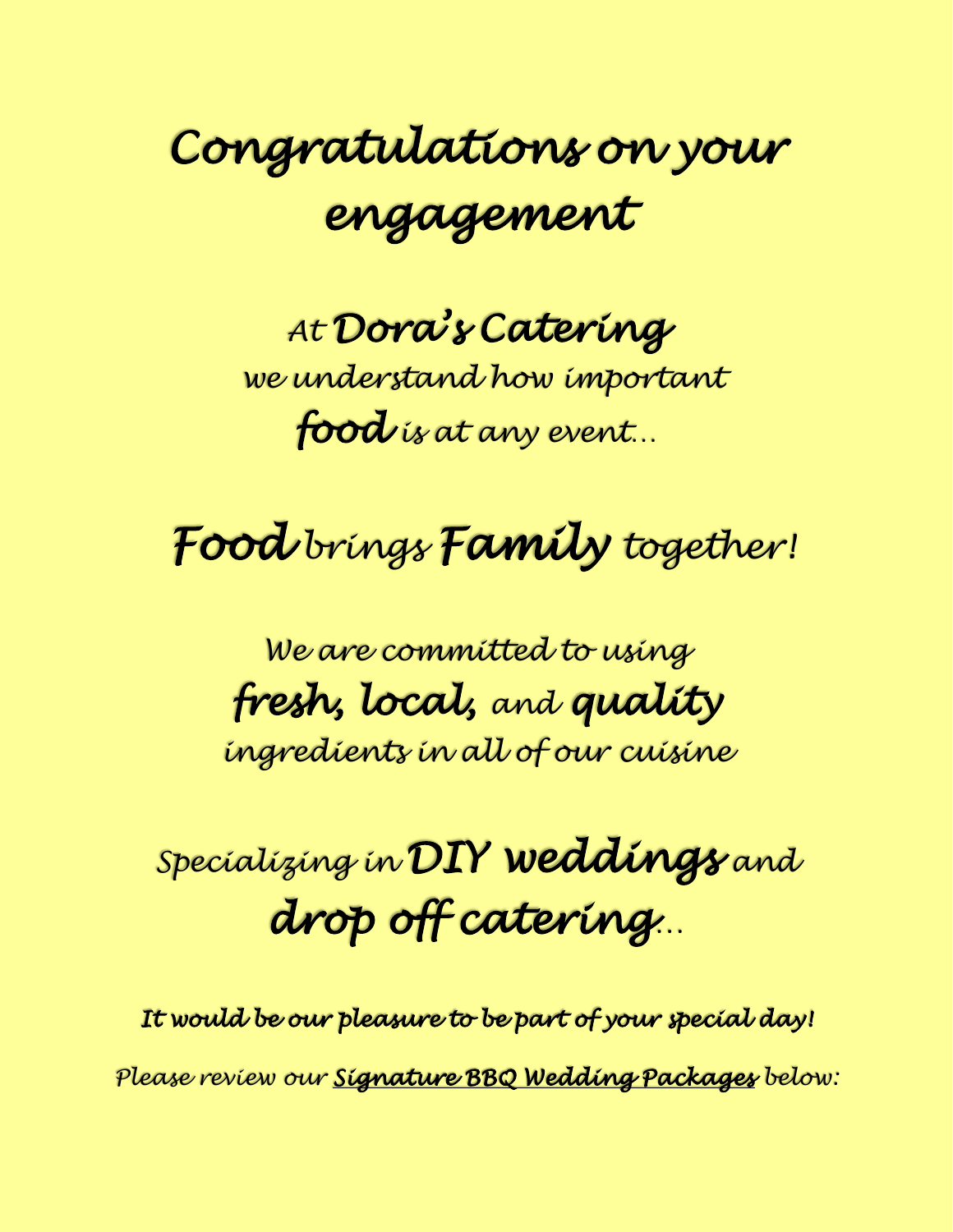### *Dora's BBQ Wedding Package*

#### *Your choice of two of the following meat options:*

*AAA Ontario Top Sirloin Beef- sliced thin Apples N' Pulled Pork Sliders (deconstructed) \*\*premium main Slow Roasted Ontario Pork Shoulder (pulled pork) Grilled Dijon Chicken Breast Cajun Chicken Pieces- thigh drum and breast Cedar Plank Salmon with Dijon Glaze and Fresh Dill \*\*premium main Grilled Cajun Shrimp Skewers \*\*premium main*

#### *Your choice of two of the following sides:*

*Roasted Ontario Sweet Corn on the Cob \*\*seasonal Chef's Choice Seasonal Vegetable Medley Buttery Mashed Potatoes Hashbrown Casserole: topped w/sharp cheddar and bacon crumble \*\*premium side Dora's Fancy Rice Pilaf Old Fashioned Mac n' Cheese \*\*premium side*

### *Your choice of two of the following gourmet salads:*

*Garden, Greek or Caesar` Papa's Loaded Macaroni Creamy Slaw Red Skin Potato \*premium side Greek Feta Pasta Salad \*\*premium side Broccoli Bacon N' Cheddar \*premium salad* 

*PLEASE REFER TO OUR ULTIMATE WEDDING PACKAGE (GREY MENU) FOR DESCRIPTIONS OF THE ABOVE MENU ITEMS* 

#### *BBQ PACKAGES START AT \$49.95 per person + HST \*\*PREMIUM SELECTIONS INCREASE BASE PRICING\*\**

*\*\*pricing is subject to change depending on season and product availability*